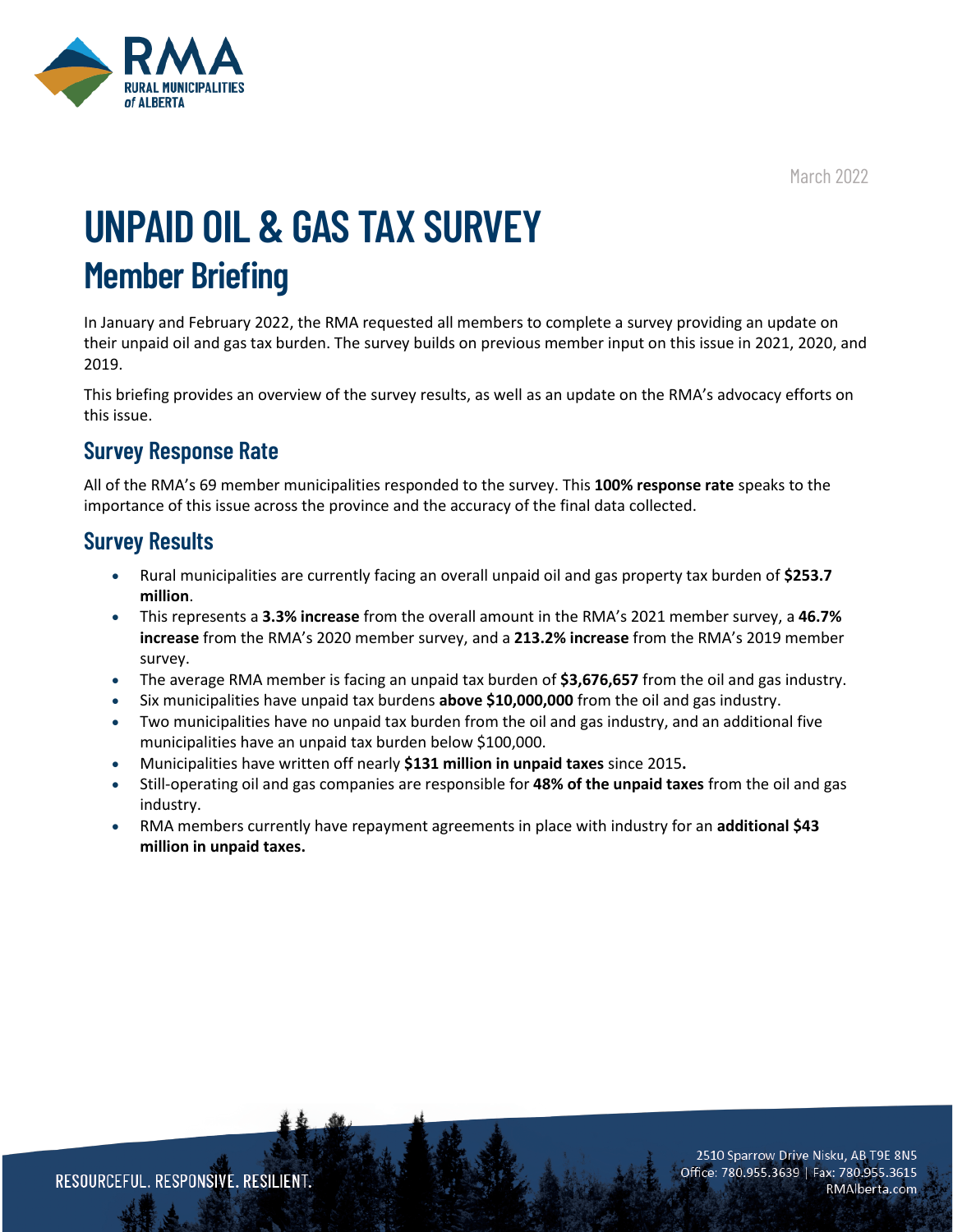

# **Unpaid Oil and Gas Property Taxes by District**

Unlike some issues, which only impact municipalities in some regions of the province, the issue of unpaid taxes from the oil and gas industry is truly provincewide, as shown below:

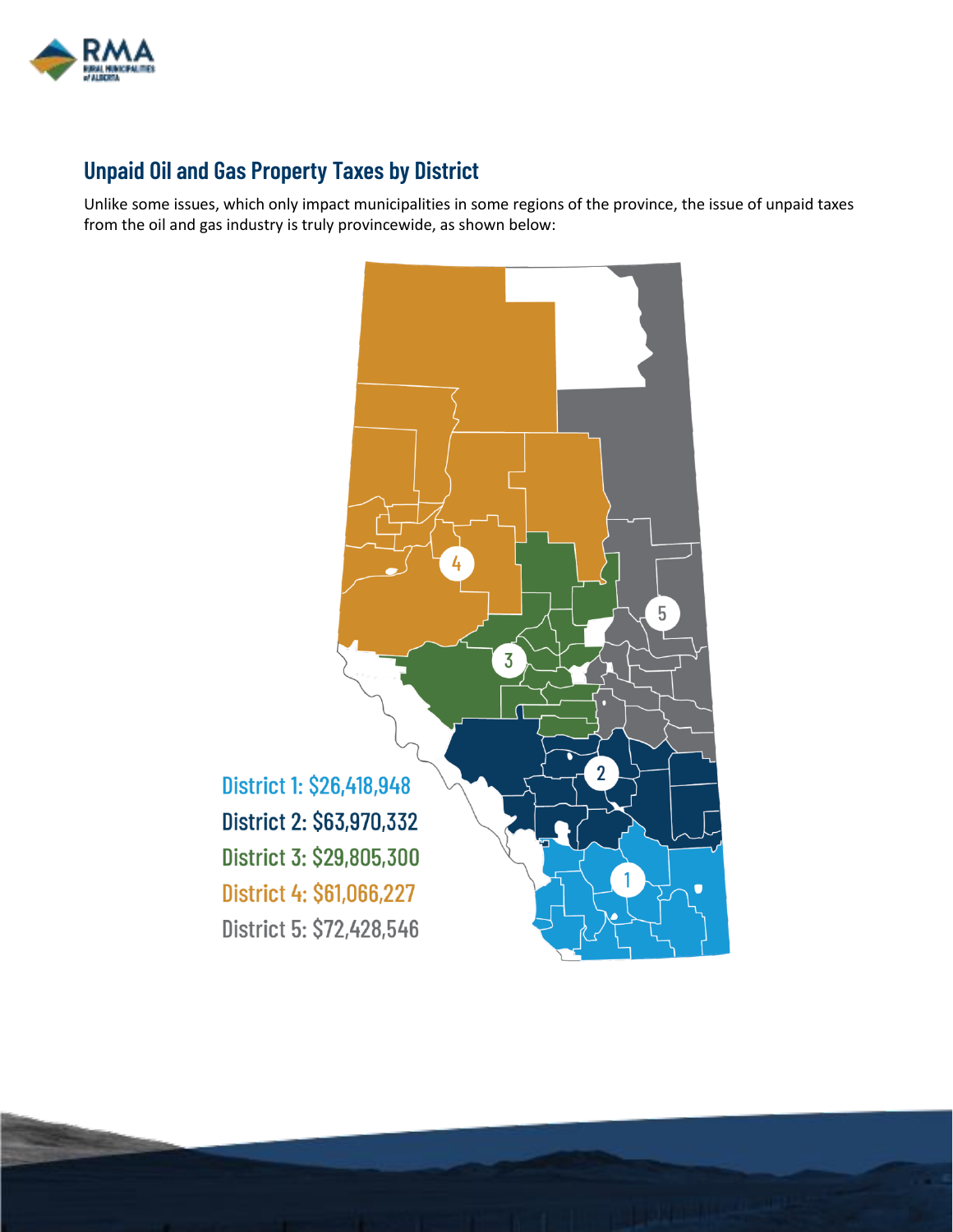

## **Unpaid Oil and Gas Property Taxes by the Numbers**

While the overall amount of unpaid taxes owed to rural municipalities continues to grow, there are other interesting trends to consider. The three charts below demonstrate three different dimensions of the issue:



While the increase in unpaid taxes from 2020 to 2021 was much more modest than growth in previous years, comparing that to broader growth in the industry tells a different story. From 2018 – 2020, the rate of unpaid taxes tended to grow at an inverse rate to the number of new wells drilled in the province; as unpaid taxes increased, new wells decreased. This suggested that perhaps the unpaid tax issue was linked to the industry's general struggles. However, this connection disappeared in 2021. Even as new well drills increased by a whopping 135% from 2020 to 2021, unpaid taxes continued to increase. While the industry's recovery meant that companies paid their current year's taxes at a higher rate than previously, clearly this did not extend to meeting unpaid tax obligations from previous years.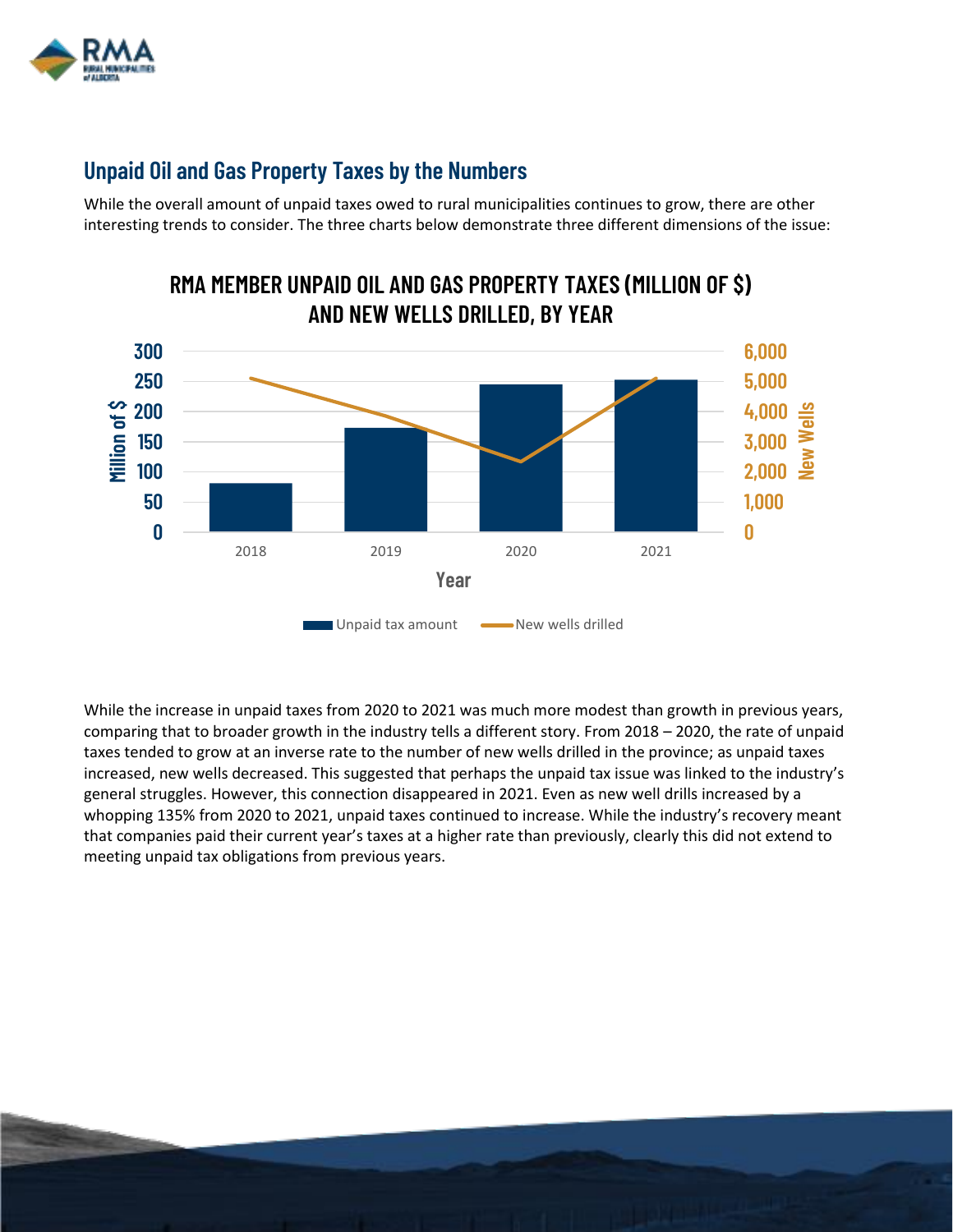



**RMA MEMBER STILL OUTSTANDING OIL AND GAS PROPERTY TAXES BY YEAR IN WHICH TAX WAS OWED (MILLIONS OF \$)**

The table above shows the unpaid taxes from each tax year. While the highest amount is in the most recent year (2021), most unpaid taxes are from 2020 or earlier. In fairness, a large portion of these taxes have been written off and will never be collected. However, the overall amount of written off taxes reported in the 2021 tax year is \$131.6 million, just a \$9.1 million increase from 2020. This suggests that municipalities are continuing efforts to recover unpaid taxes, even those initially incurred several years ago.



# **PORTION OF UNPAID TAXES OWED BY OPERATIONAL AND NON-OPERATIONAL COMPANIES, 2020 AND 2021 TAX YEARS**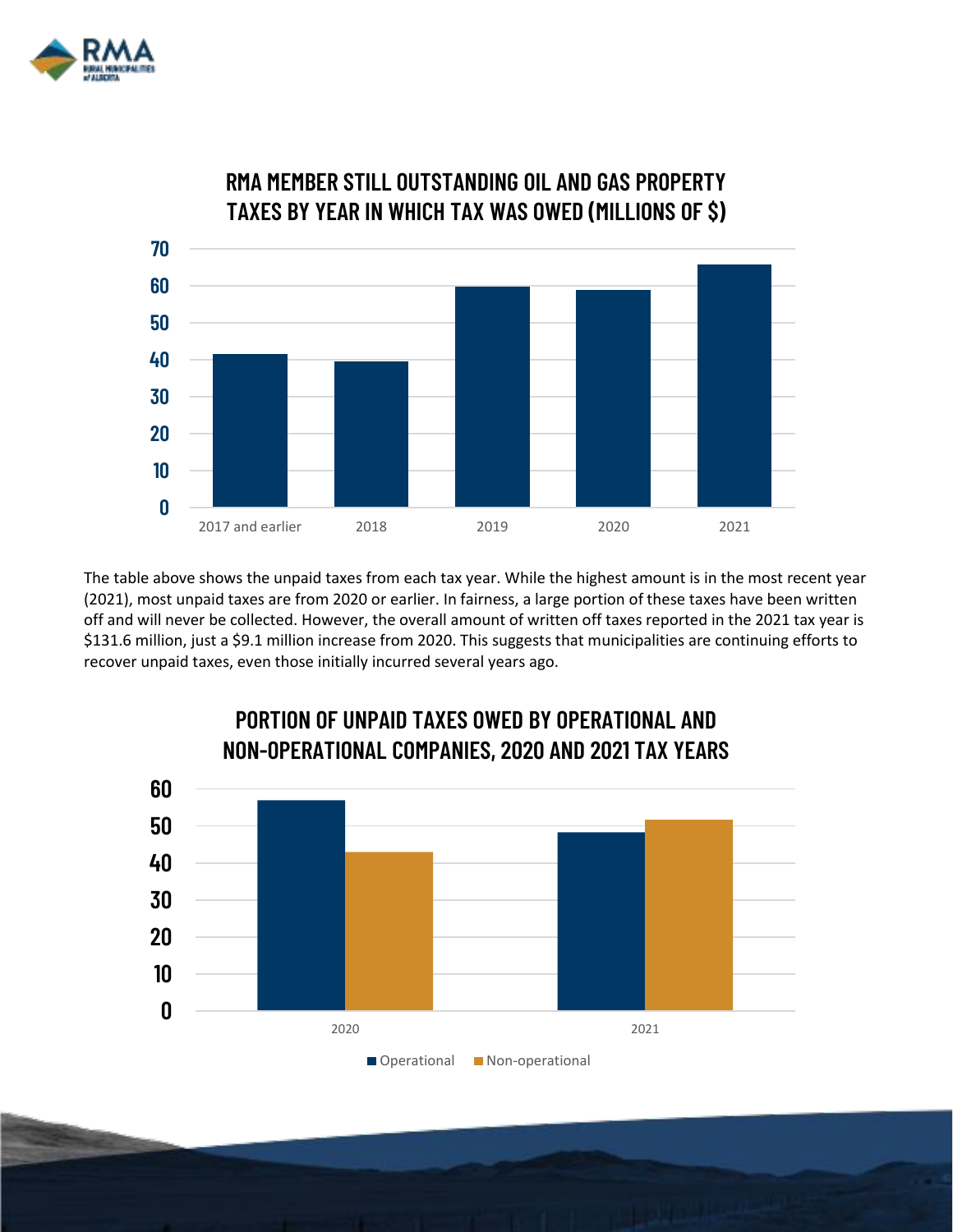

The table above shows the portion of unpaid taxes owed by companies that are currently operational and nonoperational. A significant shift in this area occurred between the 2020 and 2021 tax years, during which the portion unpaid taxes belonging to non-operational companies increased significantly, from about 43% to 52%. This suggests that as more active companies are paying their current taxes, an increasing number of companies with taxes outstanding are entering into bankruptcy or otherwise ceasing operations without meeting these obligations.

#### **Are special liens the answer?**

In late 2021, the Government of Alberta amended the *Municipal Government Act* t[o clarify the ability of](https://www.alberta.ca/assets/documents/ma-restoring-tax-accountability-fact-sheet.pdf)  [municipalities to place special liens](https://www.alberta.ca/assets/documents/ma-restoring-tax-accountability-fact-sheet.pdf) on owners and operators of linear or machinery and equipment property on which property taxes were owing. The changes are an important step towards holding oil and gas companies accountable for unpaid taxes; however, they by no means solve the problem completely, and there are serious doubts as to how effectively the special lien powers can be implemented.

The RMA's survey asked respondents to indicate whether they plan to implement the new special lien powers, and what barriers or challenges may impact implementation.



Does your municipality expect to implement the special lien powers?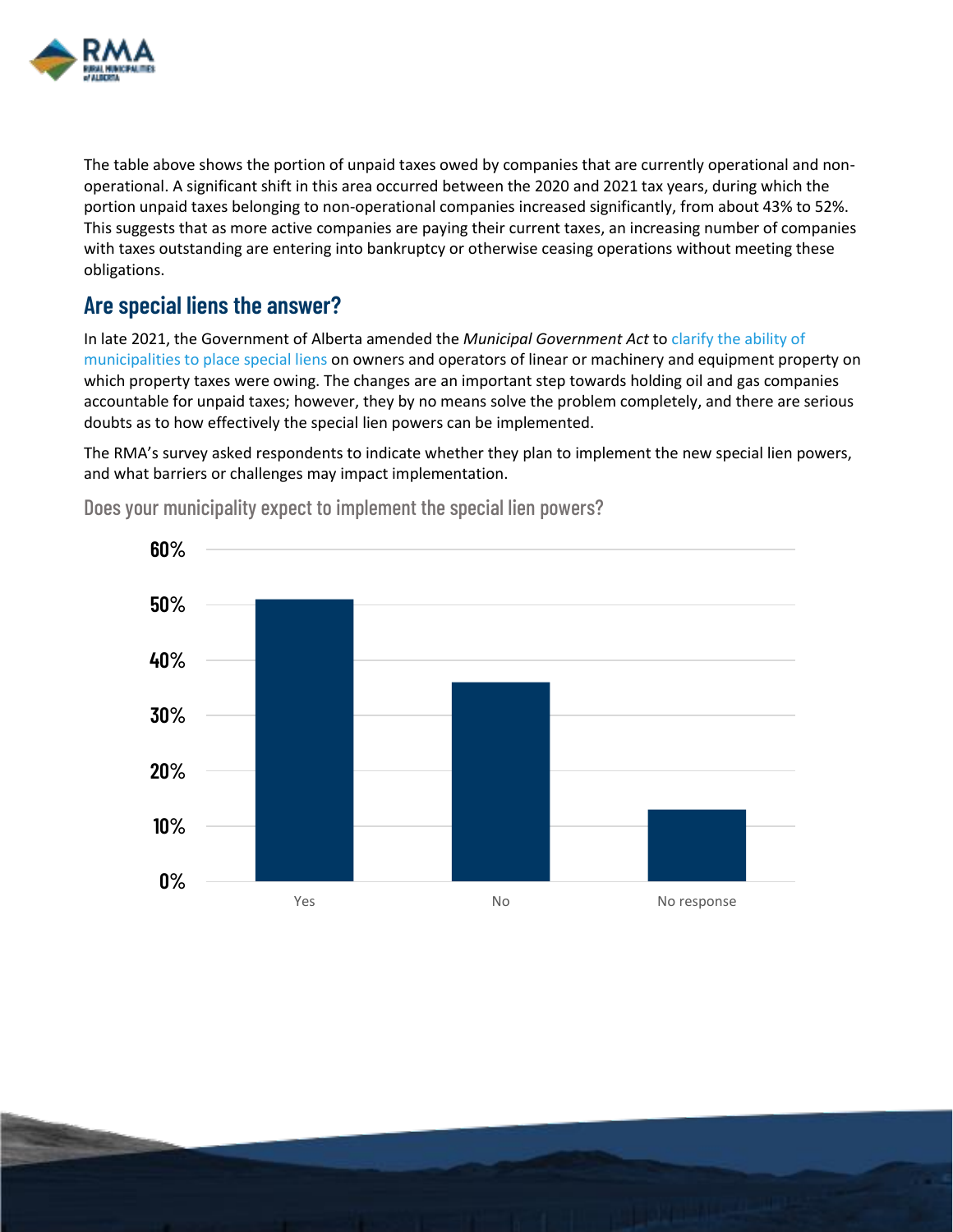

What barriers and challenges may impact your municipality's ability to utilize the special lien powers?



Roughly half of respondents are hoping to implement special liens as a tool to recover some unpaid oil and gas property taxes but require more information on how to properly use them. Many respondents indicated that they lacked the expertise to seize oil and gas properties, and that the possible legal risks and costs may outweigh the tax revenues recovered.

These responses speak to the need for additional clarification from the Government of Alberta on how municipalities can effectively use the powers without inheriting liabilities and risks associated with oil and gas properties.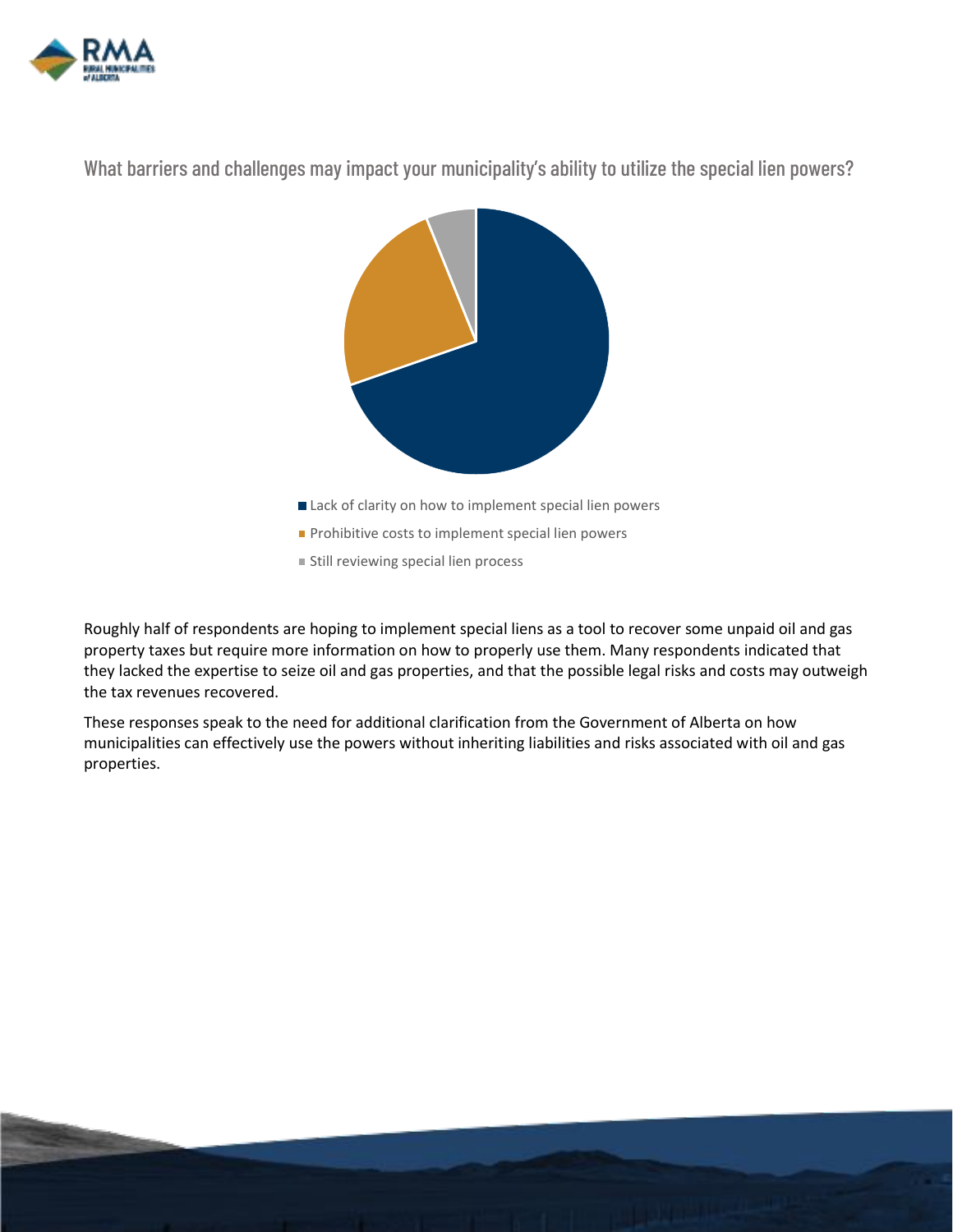

## **Seeking Solutions**

The survey results indicate that the amount of unpaid taxes owed by the oil and gas industry to municipalities continues to rise, even as oil prices reach historic highs, new well drills increase significantly, and the province's overall economic outlook seems to improve each day.

Rural municipalities are critical to supporting the oil and gas industry. They provide the infrastructure needed to dig new wells, build pipelines, and maintain existing assets. Increased industry activity increases strain on municipal infrastructure, requiring new roads and bridges to provide access to development opportunities. Despite this, rural municipalities face an average of well over \$3 million in outstanding taxes from the oil and gas industry, which is being subsidized by other taxpayers in the municipality in the form of increased tax rates or reduced service levels.

While the Government of Alberta has previously assumed that oil and gas companies did not pay property taxes because they lacked the ability to do so while remaining operational, what the economic recovery has shown is that the issue is less a lack of ability, and more a lack of interest. While most oil and gas companies are excellent corporate citizens that operate accountably to the municipalities in which they operate, those that continue to ignore their property tax obligations either don't care about meeting their obligations or are so poorly managed that they continue to struggle even in the current economic environment.

In either case, solutions are needed quickly. While the Government of Alberta clarified municipal special lien powers, and the Alberta Energy Regulator (AER) recently implemented Directive 067 – which allows it to consider the property tax payment performance of a company when approving a licence application – neither have appeared to make a meaningful difference.

As Alberta's oil and gas industry is provincially regulated, the AER holds the power to address non-payment of property taxes. The Government of Alberta has delegated the regulation of the industry to the AER under the mandate of ensuring that all Albertans receive economic benefits from oil and gas development. However, their hands-off approach to property tax non-payment has resulted in millions of dollars in taxes not being paid in nearly every rural municipality in Alberta. This revenue could have been used to upgrade infrastructure, enhance community services, invest in economic diversification initiatives, and for many other purposes. Instead, it has remained with companies and shareholders because no one with the power has been willing to take meaningful action.

The RMA will continue advocating to the Government of Alberta to direct the AER to implement solutions to this issue, including the following:

- Rather than relying on industry to self-report on property tax payment, develop a mechanism to allow municipalities to regularly submit property tax payment information to the AER, and to easily share concerns related to companies not paying taxes.
- Update Directive 067 to specifically include full payment of all municipal taxes owed by a company as a requirement of any licence approval or transfer.
- Do not allow the transfer of ownership of a specific asset if there are any outstanding taxes attached to the asset.
- Update Directive 088 to specifically identify non-payment of municipal taxes as a factor in determining a company's licensee capability assessment (LCA).

Collaborate with the RMA to educate and support rural municipalities in safely and effectively utilizing special lien powers.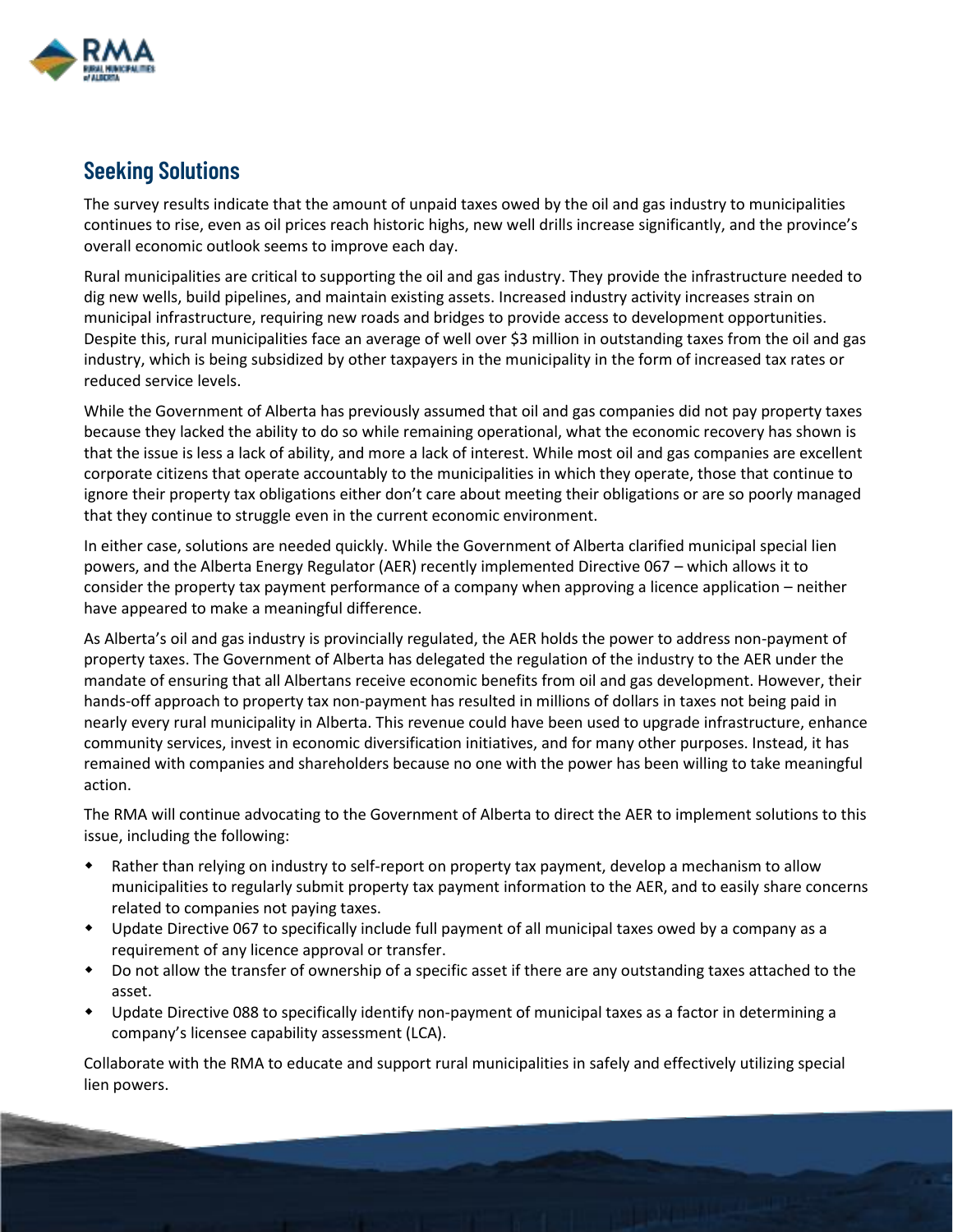

#### **Local Advocacy**

In addition to the RMA's continued efforts at the provincial level, members are encouraged to use the data that they have gathered for the purpose of completing this survey to inform their local MLAs of the seriousness of the issue. As the RMA and its members have learned through our collective efforts during the assessment model review process in 2020, local advocacy works, and in many cases, MLAs may not be aware of an issue that is mainly being addressed at the provincial level until they learn of it from their constituent municipalities.

Although the RMA is not providing members with any templates or specific guides on local advocacy on this issue, feel free to contact RMA board members or staff for advice, support, and suggestions. Here are some advocacy approaches that members can consider on this issue:

#### Write to or schedule a meeting with your local MLA

As mentioned, in some cases MLAs are not as familiar with some issues mainly dealt with at the provincial level as one would expect. As they are primarily focused on representing their constituents, hearing about the local impacts of a provincewide issue can spur action. Approaching this issue regionally with municipal neighbours may be a good option to inform multiple MLAs.

#### Engage with local media

The RMA will issue a press release on this issue in the coming days. Members are encouraged to borrow from the press release to frame their engagement with local media. Members can also use the data they provided for the survey and the key messages below to frame their position.

#### Write to the Minister of Energy and the Alberta Energy Regulator (AER)

The RMA and its members have repeatedly pointed out that if unpaid taxes are included as a factor in the AER's licensee capability assessment, oil and gas companies would be much more inclined to pay municipal taxes, as payment would become linked to provincial approvals for energy licence acquisitions and transfers.

While the AER has taken some modest steps towards considering municipal tax payments as a factor in the regulation of the industry, it can immediately solve this issue by including the payment of municipal taxes as a core industry responsibility and pre-requisite for holding energy licences. This would not require the AER to actually collect taxes.

#### Write to the Minister of Municipal Affairs

Minister McIver has been made aware by the RMA that unpaid taxes are the association's priority advocacy issue, and that a solution is overdue. Hearing similar concerns, along with local data, from individual municipalities across the province will further emphasize to Minister McIver the seriousness and urgency of the situation.